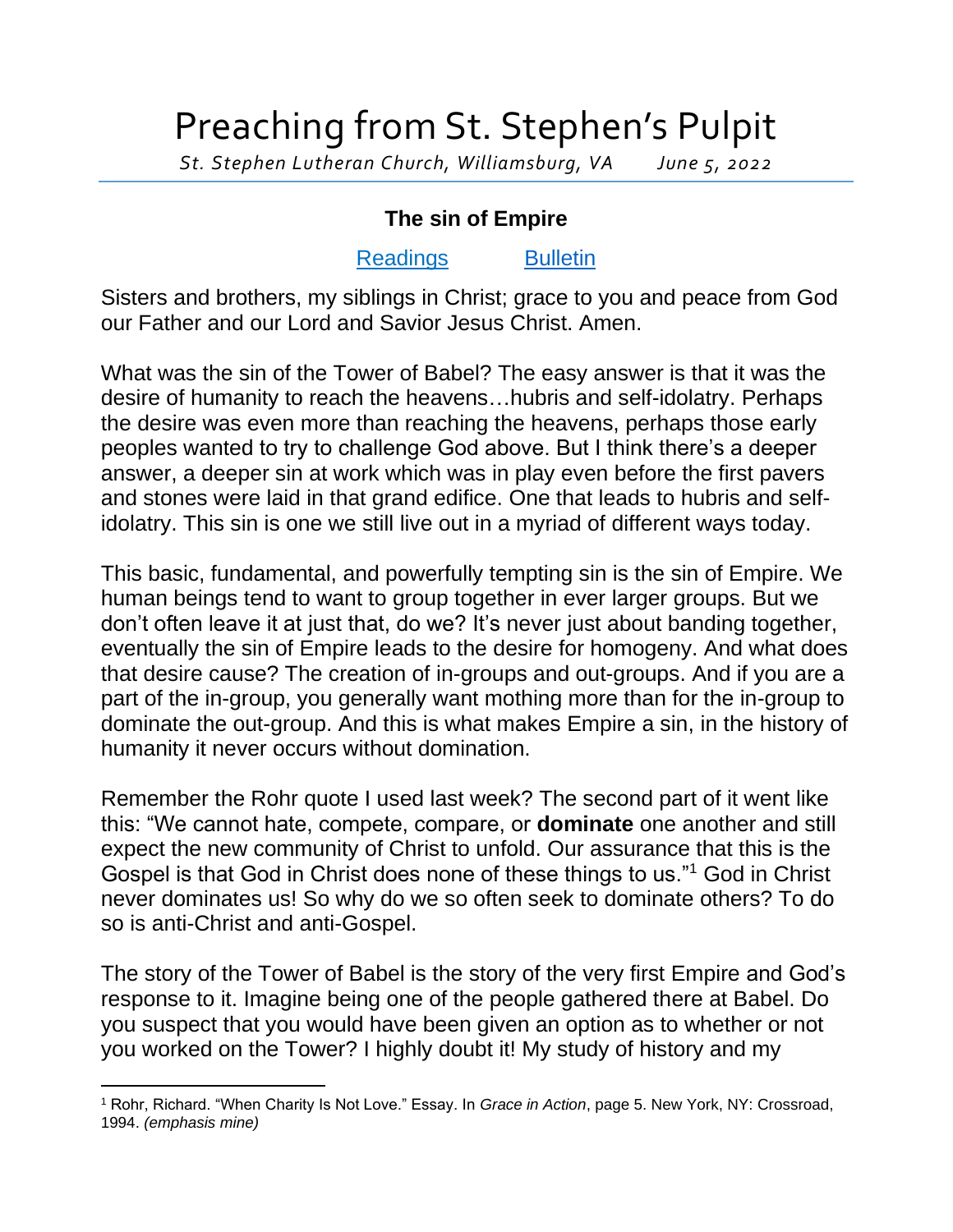experience of human nature leads me to suspect that building the tower would have become a means of enforced homogeny. "Help us build the tower or be forced out into the dangerous wilderness," I can imagine the leaders of Babel threatening. Serve our fledgling Empire, be like us, or risk death to be your own person.

So God responds by confusing human language and culture and thereby slowing the rise of Empire. It did not put an end to Empire, did it though? As often seems to happen, humanity takes a gift from God and turns it into a weapon instead. We took the gift of diversity from God, that was meant to keep us from the sin of Empire and homogeny, and we twisted it into a means of bolstering Empire and domination instead. Rather than learning to value diversity we have learned to use our differences as reasons to seek hegemony, the dominating of one culture over others.

We can see this sin manifest today in some truly alarming ways. Christian Nationalism is on the rise here in America and it is clearly based on the sin of Empire. Despite being very privileged, some Christians in America seem to delight in play-acting at being a persecuted group. This play-acting allows them to pursue hegemony over other cultures and religions out of some bizarre defensiveness. The thinking seems to be, "I better force my interpretation of Christian values on others before they attempt to force their values on me." It's sick and twisted, and at its heart, it's all about Empire and domination, control and hegemony.

Need some examples? Well, some Christians today seem to think the rights of a gay couple to get married somehow means that Christianity is under attack. Or that the family of a transgender youth seeking supportive medical care somehow threatens the Gospel! Neither of these beliefs are true. The only claim that Christianity can make regarding these differences is that we are called to love one another. That's it, period, end of statement.

As a matter of fact, nowhere in the teachings of Christ can I find the instruction that Christians are to dominate others into faith. Nor can I find anywhere the idea that cultural values are at the heart of faith. Rather, I can find numerous examples of Christ rebelling against cultural norms that opposed loving God and loving neighbor (e.g. the breaking of Sabbath rules, interacting with lepers and other marginalized people, centering children and women within the early community of faith). Forced Christian hegemony has been tried plenty of times, Charlemagne was exceptional at converting pagans to Christianity in the 9<sup>th</sup> century for instance. But I'm not at all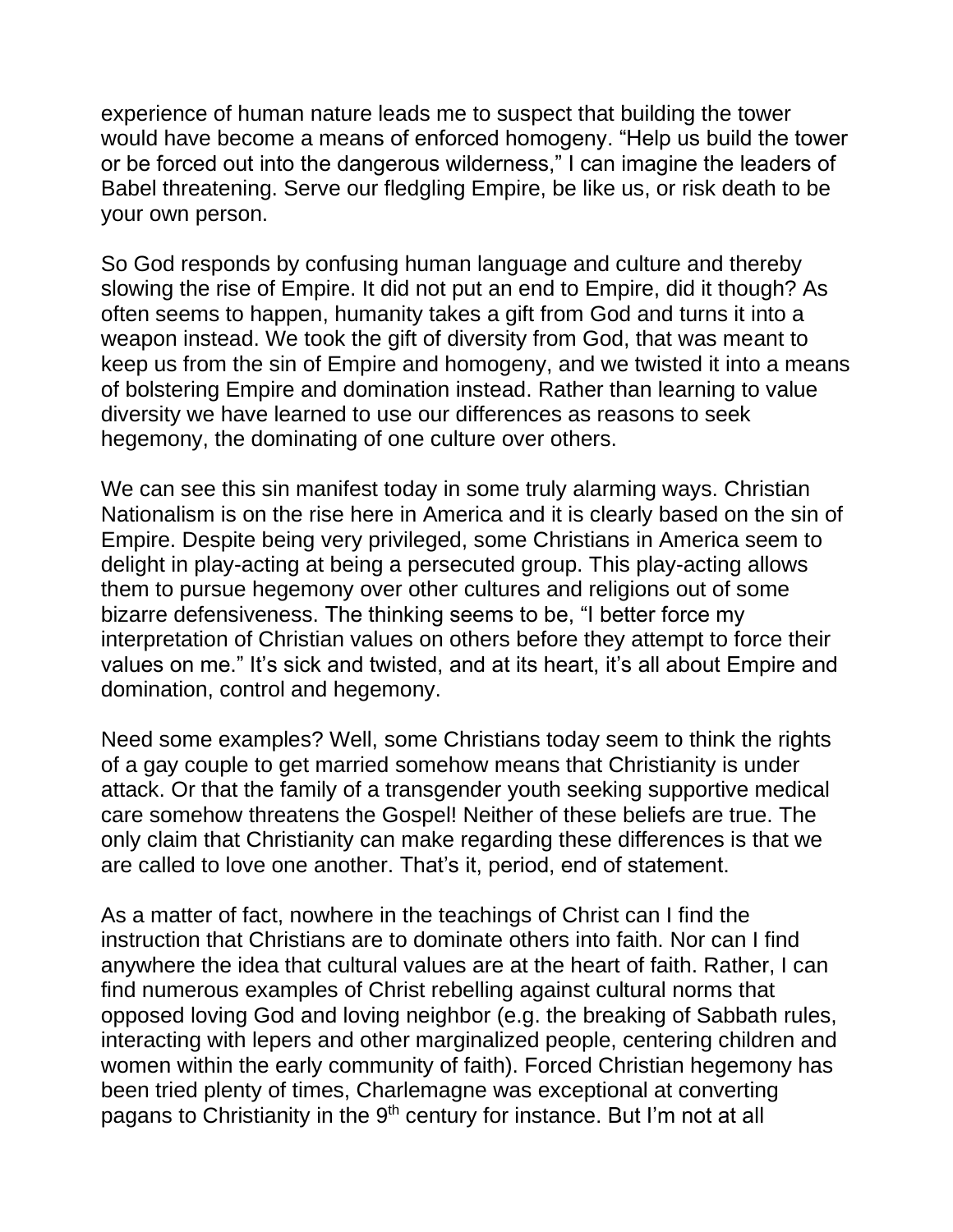confident that faith inspired by the sword is the sort of faith Christ is calling us to foster.

When it comes to Empire we even see Jesus teaching us to pray against it. What do you think it means when we pray "your kingdom come, your will be done?" It means we know our kingdoms, empires, and wills are all terrible and generally opposed to the Way of Christ. And so we need God's kingdom to come and God's will to be done, rather than our own. We recognize the failings of Empire to foster love, grace, justice, and peace. We need God's kingdom, God's empire; the peaceable realm where love is at the core of who we are and how we act. The Lord's Prayer is anti-Empire, and Christians should be too.

One of our members will be affirming their faith today, using words that were likely used when the rest of us were baptized and confirmed (if you grew up Lutheran that is). Words of affirmation that include these lines: "to serve all people, following the example of Jesus, and to strive for justice and peace in all the earth."<sup>2</sup> "Serving all people" means we cannot pursue the domination of hegemony or empire. And "striving for justice and peace in all the earth" means setting aside differences and working towards the loving unity that enables true justice and peace.

The story of Pentecost is another of God's responses to the sin of Empire; though the gift given this time is far harder for us to twist and corrupt. At Pentecost God gives humanity the gift of the Holy Spirit. The Spirit that can overcome our divisions and show us how to live together in the sort of unity and community that also celebrates diversity. Through the Holy Spirit we have the gift of the Gospel proclaimed in a variety of tongues. God in Christ shows us that we can be "completely one" without falling into the sin of Empire if our focus is on the good news of the abundant and unconditional love of God.

Focusing on the love of God means focusing on the self-expression of that love, Jesus Christ. Loving Jesus results in our keeping his commands. What commands? Love God, love one another. It's all very circular, isn't it? By seeking to keep Christ's commands we are loving Christ and by loving Christ we will naturally keep his commands. And in the midst of this circle of being loved and loving, there is no room or possibility for domination. The kingdom of God has no room for the sin of Empire!

<sup>2</sup> "Affirmation in the Presence of the Assembly." Evangelical Lutheran Worship, 2006. p. 236